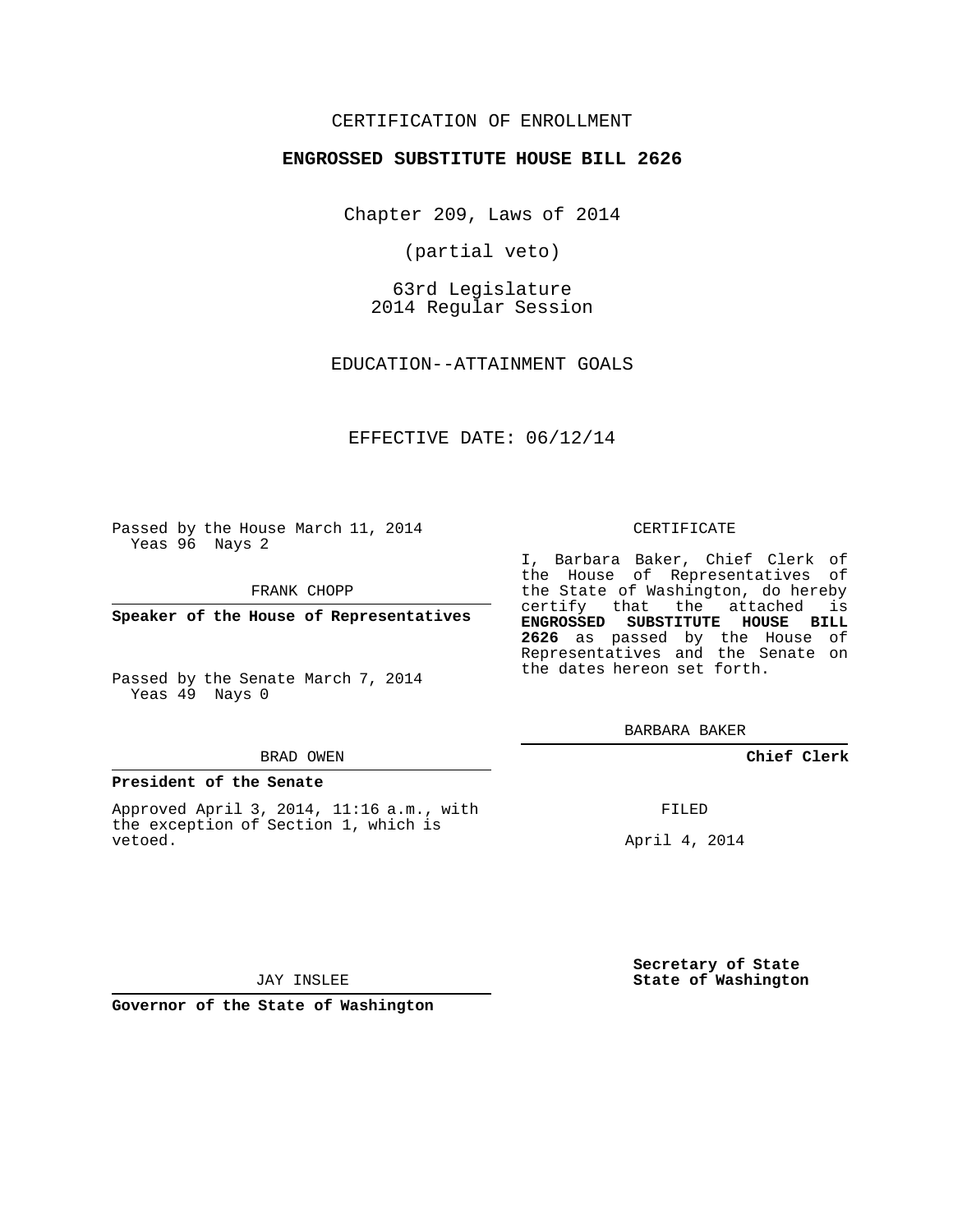## **ENGROSSED SUBSTITUTE HOUSE BILL 2626** \_\_\_\_\_\_\_\_\_\_\_\_\_\_\_\_\_\_\_\_\_\_\_\_\_\_\_\_\_\_\_\_\_\_\_\_\_\_\_\_\_\_\_\_\_

\_\_\_\_\_\_\_\_\_\_\_\_\_\_\_\_\_\_\_\_\_\_\_\_\_\_\_\_\_\_\_\_\_\_\_\_\_\_\_\_\_\_\_\_\_

AS AMENDED BY THE SENATE

Passed Legislature - 2014 Regular Session

## **State of Washington 63rd Legislature 2014 Regular Session**

**By** House Higher Education (originally sponsored by Representatives Seaquist, Haler, Reykdal, Gregerson, Pollet, and Moscoso)

READ FIRST TIME 02/05/14.

 AN ACT Relating to establishing statewide educational attainment goals; creating new sections; and providing an expiration date.

BE IT ENACTED BY THE LEGISLATURE OF THE STATE OF WASHINGTON:

 *\*NEW SECTION. Sec. 1. (1) The legislature finds that increasing educational attainment is vital to the well-being of Washingtonians and critical to the health of the state's economy. Education opens doors to gainful employment, higher wages, increased job benefits, improved physical health, and increased civic engagement. Educated workers who are capable of competing for high-demand jobs in today's global economy sustain existing employers and attract new businesses. These individuals with competitive higher education credentials directly contribute to the state's economic growth and vitality.*

 *(2) The legislature finds that workforce and labor market projections estimate that by 2020 the vast majority of jobs in Washington will require at least a high school diploma or equivalent and seventy percent of those jobs will also require some postsecondary education.*

 *(3) The legislature finds that current levels of educational attainment are inadequate to address the educational needs of the*